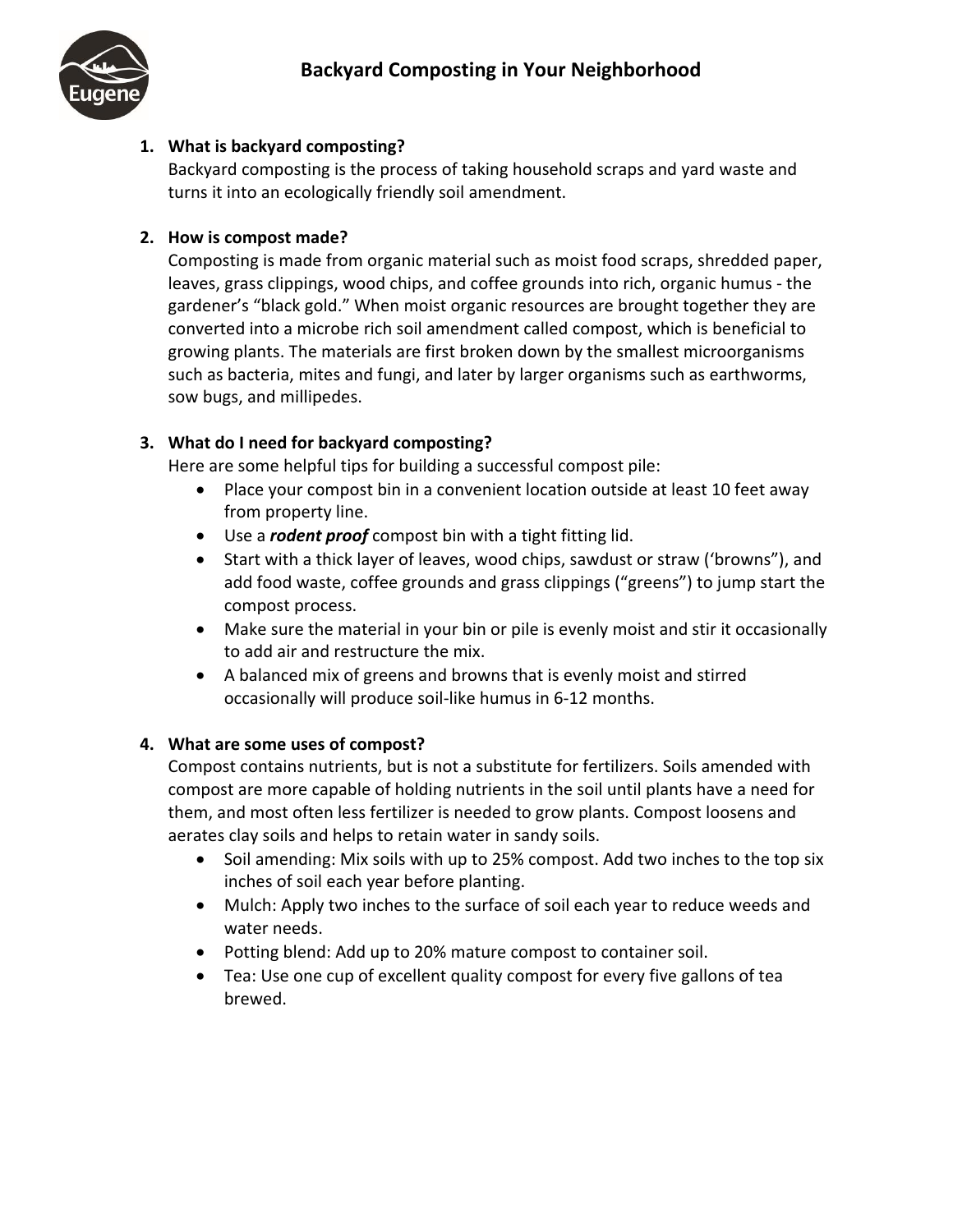

**5. Does adding bread and other food scraps to my compost draw rats?** Rats are naturally attracted to a compost bin for its food source and for potential habitat. Composting should be done in a rodent proof structure. Turn your compost regularly to ensure critters don't take up residence. Add sufficient nitrogen to keep the compost hot. This will break down food scraps quickly making them less attractive to rodents.

# **6. What should I do if I notice rats in my neighborhood?**

Eugene Code requires all putrescible waste (such as food waste) be stored in enclosed, rat proof containers. Open compost piles could attract rodents, and in these instances these piles could be subject to nuisance abatement and are not allowed. If you need to file a nuisance complaint you can do so through an online form [\(http://pdd.eugene](http://pdd.eugene-or.gov/CodeCompliance/ComplaintStart)[or.gov/CodeCompliance/ComplaintStart\)](http://pdd.eugene-or.gov/CodeCompliance/ComplaintStart), or by mail, e-mail, phone, fax, or in-person. Please provide contact information in case we have questions about your complaint, and indicate if you wish the complaint to be confidential. For questions, or more information, please call 541-682-5819.

# **7. Can I compost my dog manure?**

Dogs and cats are not herbivores like cows, horses, and goats. Manure from omnivorous animals may carry harmful parasites that can cause disease in people. It is best bury this material in a hole in your backyard 12 inches deep, covered with 6 inches of soil, in a non-food growing area of the yard.

**8. Is compost with food waste better than yard waste only compost?** Compost containing food waste can be higher in nutrients because food scraps are often higher in nitrogen than yard waste-only compost.

# **9. Is compost made from worms better than a hot thermal compost?**

Both types of compost add to the quality of soils. Worm compost, often called vermicompost, is considered the "king" of compost because it typically has a very high beneficial microbe count. These microbes work wonders on the soil and a little bit of vermicompost goes a long way. Typically, only 10 percent of vermicompost mixed in with potting soil is needed to see a marked increase in vegetable yields.

# **10. Will my compost ever get too hot and cause a fire?**

Most compost areas will only reach temperatures of around 90 - 140 degrees with some warmer composts reaching up to 160 degrees. It is not recommended that compost temperatures rise above 160 degrees as this may cause some of the bacteria to die. Generally, backyard compost bins are not large enough to catch fire unless something, such as smoldering briquettes, are added to ignite a flame. Never add smoldering briquettes or other potential fire starters. Larger commercial size piles of compost can dry out and become a fire hazard if the temperature gets too hot.